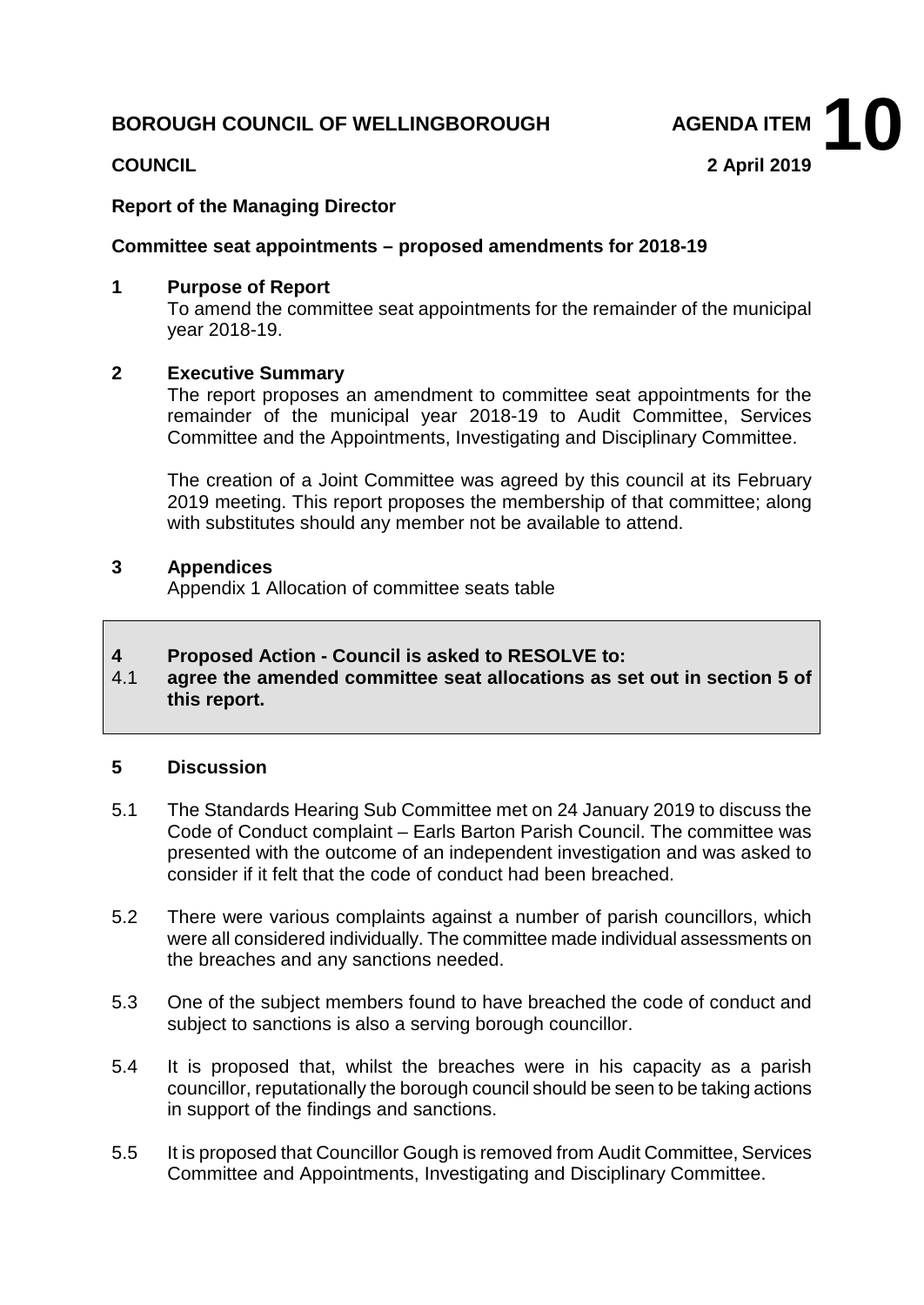- 5.6 Councillor Martyn York has recently become an independent councillor and as a consequence the political balance for seats on each committee has been reworked to take this into account.
- 5.7 The new allocations are shown at Appendix 1. However, as a single independent councillor there is no entitlement to any seats on committees, as there is no independent group and the % calculated for each committee is insufficient to warrant any allocation. However, if there are any unallocated seats based on the split across political groups these should be offered to independent members.
- 5.8 The reworked political group allocations show that there will be an unallocated seat on both the Appointments, Investigating and Disciplinary Committee and the Licensing Committee. Whilst licensing does not have to be politically balanced this council has always chosen to apply the principal on a discretionary basis. As the conservative group currently has 10 seats and under the new calculations is only entitled to 9 it is proposed that one of these seats is given to the independent member.
- 5.9 Councillor York currently sits on Audit Committee, Planning Committee, Standards Committee and the International Waendel walk weekend steering group. The council is asked to agree that Councillor York is removed from the above committees.
- 5.10 Council is asked to agree that Councillor York be appointed to the Appointments, Investigating and Disciplinary Committee and the Licensing Committee for the remainder of the municipal year 2018-19. To allow for this Councillor Griffiths will be removed from Licensing Committee for the remainder of the municipal year 2018-19.
- 5.11 The conservative group will nominate changes to replace Councillor Gough on Audit Committee and Services Committee. They will also nominate replacements for Councillor York on Audit Committee, Planning Committee, Standards Committee and the International Waendal Walk Weekend Steering Group.
- 5.12 This council agreed to be part of a joint committee for Local Government reform in advance of the creation of a shadow council for North Northamptonshire Unitary Authority, should the Secretary of State agree to the proposal submitted to him.
- 5.13 The joint committee is not planned to convene until such time as that decision is known. However, in advance of that the following councillors are proposed to be the members and substitutes for the committee.

Councillor Martin Griffiths Councillor Tom Partridge-Underwood Councillor Andrew Scarborough **Substitutes** Councillor Barry Graves Councillor Tim Allebone Councillor Elayne Francis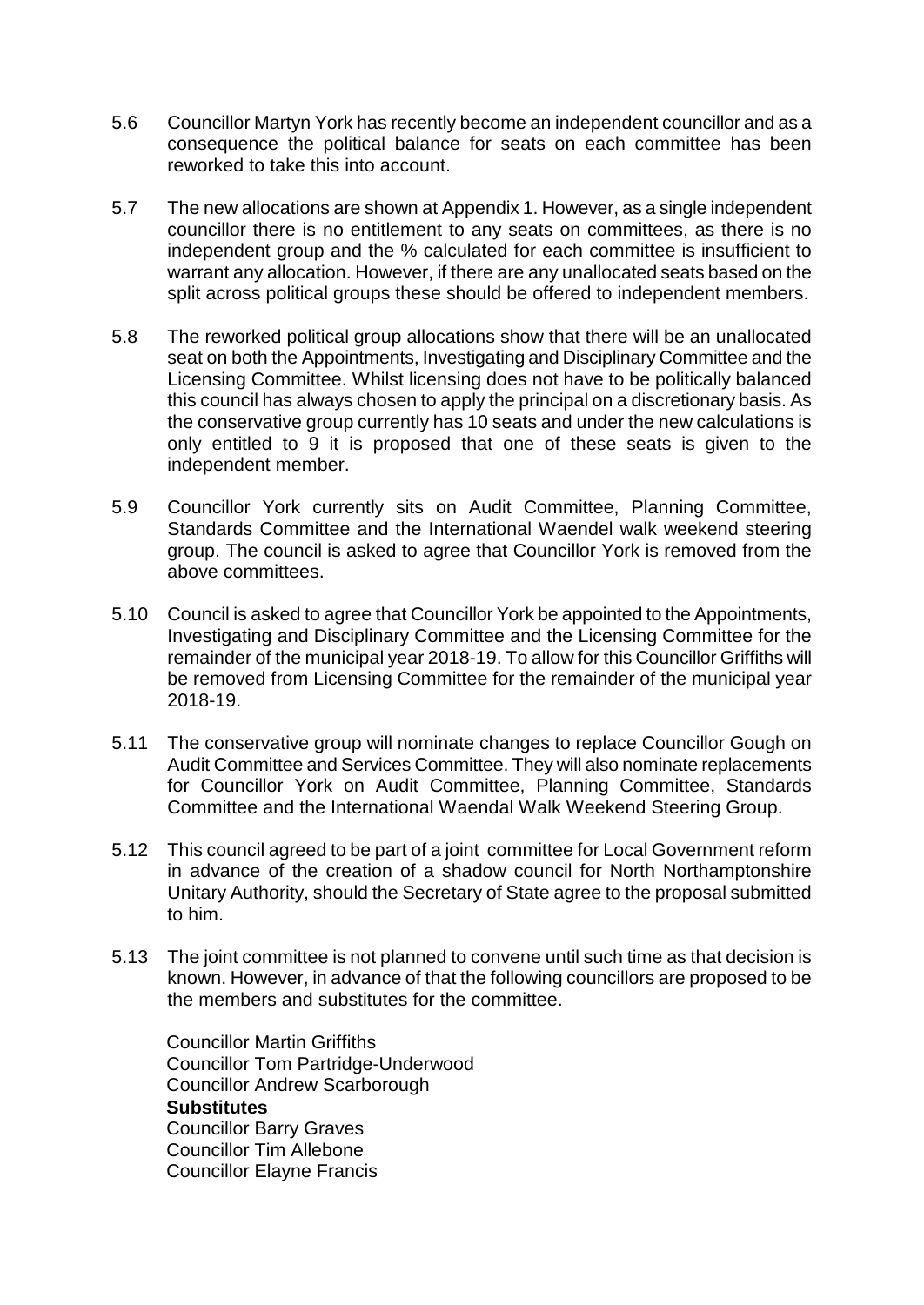#### **6 Legal Powers**

- 6.1 Section 101 of the Local Government Act 1972, provides that a local authority may arrange for the discharge of any of its functions by committee, subcommittee or an officer of the authority and also in accordance with the constitution and council procedure rules for the annual meeting.
- 6.2 Section 102 of the Local Government Act 1972 allows a local authority to appoint committees for the purpose of discharging the functions delegated under the provisions of Section 101 above and to establish the terms of reference and also in accordance with the constitution and council procedure rules for the annual meeting.
- 6.3 The political balance requirements of the Local Government and Housing Act 1989 ('the 1989 Act') and the Local Government (Committees and Political Groups) Regulations 1990 ('the Regulations') apply to any ordinary or advisory committees (and sub-committees) established by the Council, and to certain other bodies (defined in paragraph 2 of Schedule 1 to the 1989 Act) to which the council may appoint three or more members. These requirements mean in general terms that the allocation of seats on relevant committees and bodies must be proportionate to the number of members each political group has on the council as a whole.
- 6.4 The regulations provide that the "members of an authority are to be treated as divided into different political groups when there is at least one political group in existence". Under the regulations a political group is defined as two or more members of the authority, who formally notify the proper officer that they are to be regarded as a group, give the group's name and appoint one member of the group as leader.
- 6.5 The council has a duty when allocating or reviewing the allocation of seats on any body, for example a committee, to give effect (so far as is reasonably practicable) to the following four principles set out in section 15 of the 1989 Act:
	- (i) that not all the seats on a body are allocated to the same political group (Principle I);
	- (ii) that the majority of seats on each body should be allocated to a particular political group if the number of members of the group is a majority of the Council's membership (Principle II);
	- (iii) that, subject to the above two principles, the number of seats on the *ordinary committees* of the council which are allocated to each political group bears the same proportion to the total of all the seats on the ordinary committees of the council as is borne by the number of members of that group to the membership of the council (Principle III); and
	- (iv) that, subject to the above three principles, the number of seats on the body which are allocated to each political group bears the same proportion to the number of all the seats on that body as is borne by the number of members of that group to the membership of the council (Principle IV).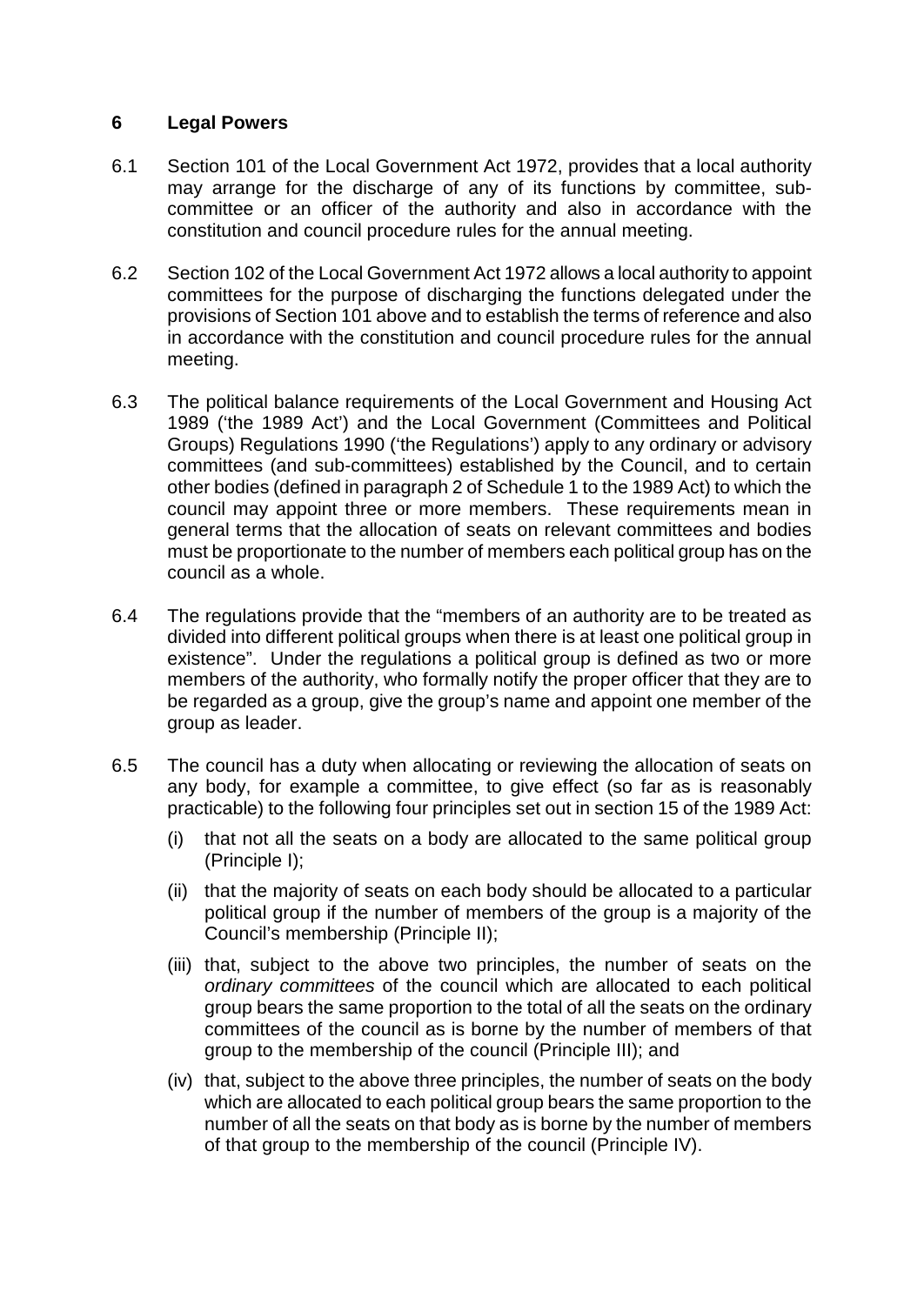- 6.6 These principles can sometimes conflict, depending on the number and size of the political groups and the number of any independent members. In a case where there are members of a council who do not belong to a political group (independent members), the regulations modify section 16 of the 1989 Act to entitle those independent members to any seats left over after distribution to political groups. This is why the principles are expressed in a hierarchy of importance and sometimes an authority has to exercise discretion in order to resolve any conflict so as to ensure compliance with the Act. For example, if there are committees of the same size which have to be balanced differently so as to give effect to principle III, there is discretion as to which committee or committees that different balance should be applied. In some cases the political make-up of an authority might be such that not all political groups can be represented on all committees. Likewise, in order to give effect to principles I or II it might be necessary for an authority to allow over-representation by minority political groups or the majority political group respectively on its committees.
- 6.7 It is a matter for the council to decide on the number and size of committees and the distribution of seats between the political groups. It is a matter for the political groups to determine the allocation of seats between their members. Section 16 of the Act requires the council to give effect to the allocations determined by the political groups. Where councillors are not members of a political group, they are to be appointed by the council to any seats which are not distributed to a political group.
- 6.8 In determining the allocation of seats on ordinary committees, the proportion that each political group forms of the total membership of the council is applied to the total number of elected member seats on each committee. Fractional entitlements of less than one half are rounded down and entitlements of one half or more are rounded up. The principles are applied in sequence and provide a safeguard to enable any distortion caused by rounding up or down to be remedied.
- 6.9 Accordingly under principle III above, the ordinary committees first have to be taken together to determine the number of seats that should be allocated to each political group. Then, in accordance with principle IV above, the political balance rules have to be applied to each of those committees individually, but subject to the final allocation being in line with principle III.
- 6.10 In relation to licensing, although not a requirement that this committee be politically balanced in relation to Principle IV, the voluntary application of political balance through custom and practice indicates that the Independent member is also entitled to a seat on Licensing. Given that the Conservative group currently has slightly more than their allocation, it is proposed that they give up the seat on licensing.
- 6.11 The attached Appendix indicates the application of the principles of proportionality to the current composition of the council so far as is possible, taking into account the preferences expressed by the political groups as to the distribution of seats, and identifies the seats available to be filled by the Independent member.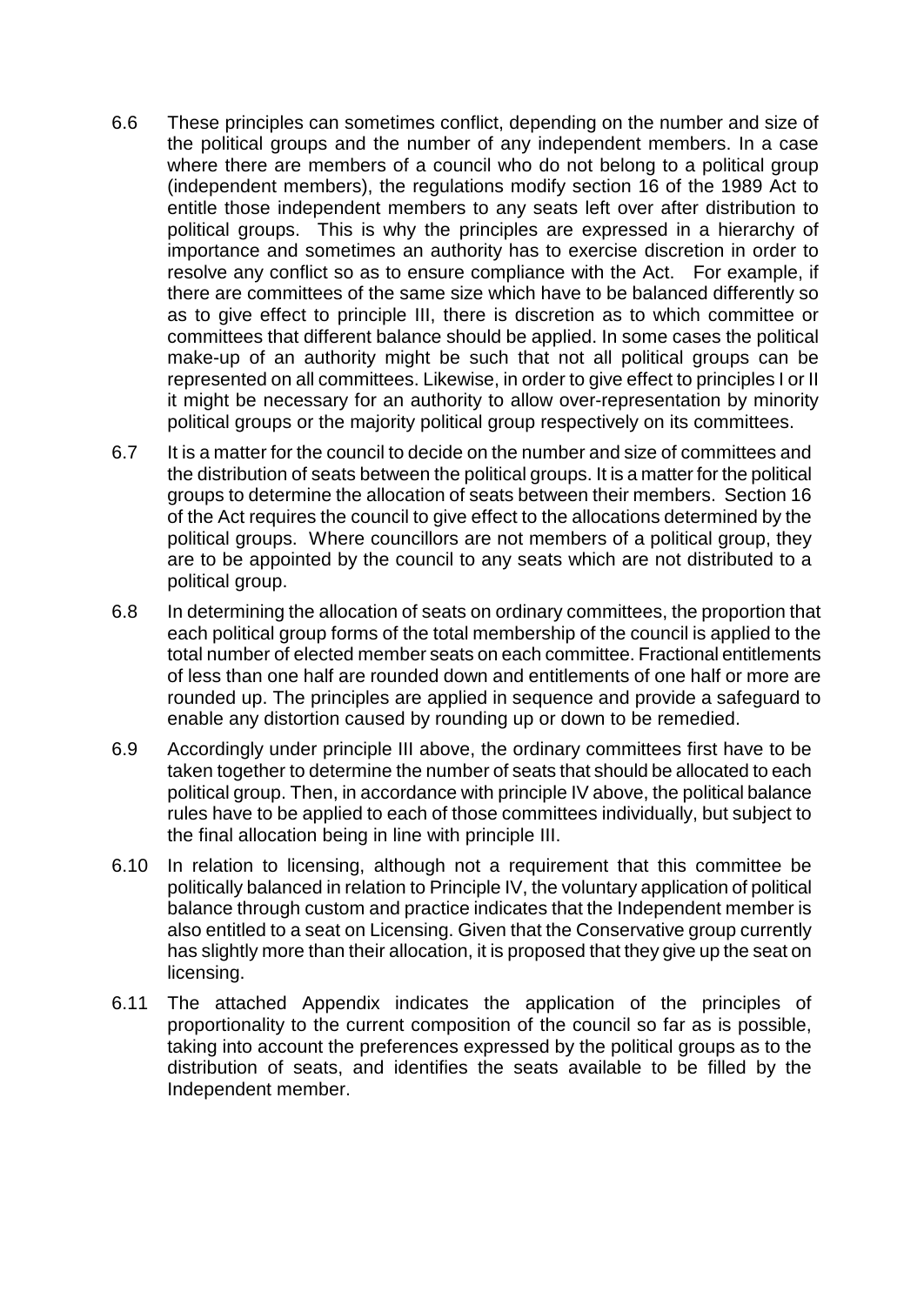#### **7 Financial, Risk and Value For Money Implications** None arising from this report.

#### **8 Implications for Stronger and Safer Communities and Equalities**

- 8.1 Whatever the council does and however it makes decisions, the impact on our communities is of paramount importance.
- 8.2 The proposals here should not have any adverse impact on our communities or on how the council meets its statutory duties relating to the Equalities Act legislation. Indeed, by having more efficient governance arrangements it is likely that the council will serve its communities even better.

#### **9 Author and Contact Officer**

Liz Elliott, Managing Director

#### **10 Consultees**

Julie Thomas, Director/Monitoring Officer

#### **11 Background Papers**

The council's constitution April 2018 (version 1). [Proposed Local Government reform Governance Arrangements –](http://www.wellingborough.gov.uk/meetings/meeting/1092/council) Joint [Committee and Structural change order preferences –](http://www.wellingborough.gov.uk/meetings/meeting/1092/council) report to Council 26 [February 2019](http://www.wellingborough.gov.uk/meetings/meeting/1092/council)